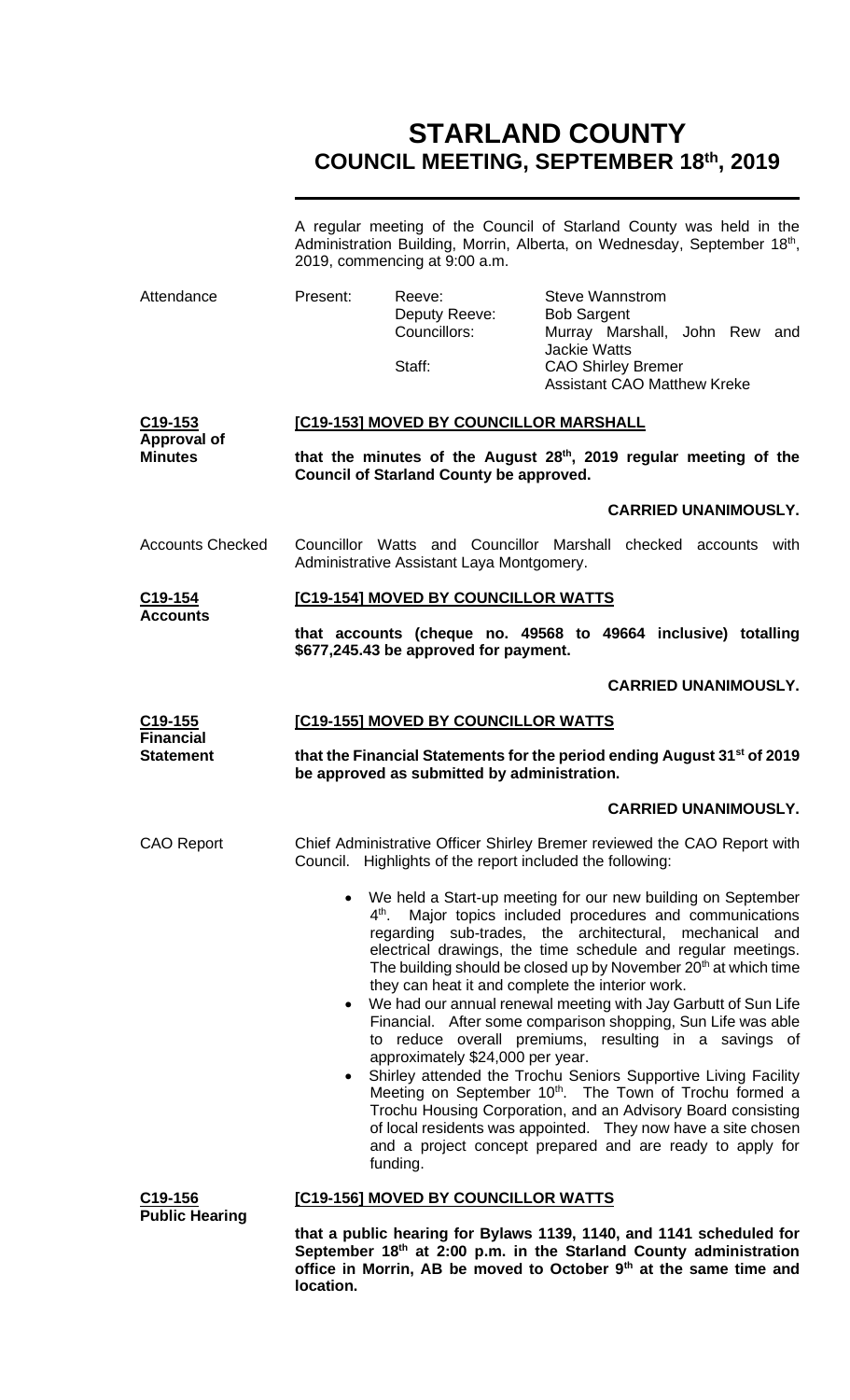## **CARRIED UNANIMOUSLY.**

| Springwater<br><b>School Grant</b>              | Assistant Ag Fieldman Dara Kudras has submitted a grant application for<br>repair work for the Springwater School to the Rural Communities<br>Foundation supported by the UFA. She is requesting a total amount of<br>\$28,250.00 for repair work to the ceilings and walls.                                                                                                                                                                                                                                                                                                                                                                                          |  |  |
|-------------------------------------------------|-----------------------------------------------------------------------------------------------------------------------------------------------------------------------------------------------------------------------------------------------------------------------------------------------------------------------------------------------------------------------------------------------------------------------------------------------------------------------------------------------------------------------------------------------------------------------------------------------------------------------------------------------------------------------|--|--|
| <b>Grader Trading</b>                           | At 10:00 a.m. Public Works Supervisor Ken Menage, Assistant PW<br>Supervisor Colby Black and Don Rude of DK Blading attending the meeting<br>and gave an update on the completed grader training.                                                                                                                                                                                                                                                                                                                                                                                                                                                                     |  |  |
| Departure                                       | At 11:20 Don Rude and Colby Black departed from the Meeting.                                                                                                                                                                                                                                                                                                                                                                                                                                                                                                                                                                                                          |  |  |
| <b>PW Report</b>                                | Ken Menage reviewed the Public Works Report with Council. Highlights of<br>his report included the following:                                                                                                                                                                                                                                                                                                                                                                                                                                                                                                                                                         |  |  |
|                                                 | The PW Crew have been hauling clay, helping with the Munson<br>$\bullet$<br>oil, setting up signs and barricades and hauling scrap metal.<br>The Road Construction Crew has finished the Sharpe Road and<br>$\bullet$<br>the crew has divided in order to work on the Munson West re-<br>surfacing and bridge file 73004.<br>The Shop crew have been busy with repairs and service work to<br>all department equipment.<br>Gradermen have been blading regular roads and touching up<br>$\bullet$<br>some fair weather roads ahead of harvest.<br>Ken has been attending meetings, coordinating bridge work, and<br>doing daily inspections of the new building site. |  |  |
| <b>Private Access</b><br><b>Approach Policy</b> | Due to the increasing standards of approaches required for modern farm<br>equipment some of the approaches requested have become increasingly<br>Policy 320-12-1 states that Starland County will<br>expensive to install.<br>provide every property owner with one access for each half mile of<br>developed road allowance. Amendments are being proposed that would<br>stipulate that the land owner would be required to cover the costs of all<br>approaches built beyond a new specified top size of 9 meters.                                                                                                                                                  |  |  |
| Departure                                       | At 12:30 p.m. Ken departed from the meeting.                                                                                                                                                                                                                                                                                                                                                                                                                                                                                                                                                                                                                          |  |  |
| Drumheller IDP                                  | Assistant CAO Kreke reviewed with Council a copy of the draft<br>Drumheller/Starland County Intermunicipal Development Plan. The plan<br>was developed by Palliser Regional Municipal Services and they are looking<br>for comments before proceeding to public consultation. Areas of concern<br>include growth management and future development locations.                                                                                                                                                                                                                                                                                                         |  |  |
| C <sub>19</sub> -157<br><b>IDP Committee</b>    | [C19-157] MOVED BY COUNCILLOR MARSHALL                                                                                                                                                                                                                                                                                                                                                                                                                                                                                                                                                                                                                                |  |  |
| <b>Appointment</b>                              | That Reeve Wannstrom and Councillor Watts be appointed to the<br>Starland County/Town of Drumheller Intermunicipal Development Plan<br>Committee.                                                                                                                                                                                                                                                                                                                                                                                                                                                                                                                     |  |  |
|                                                 | <b>CARRIED UNANIMOUSLY.</b>                                                                                                                                                                                                                                                                                                                                                                                                                                                                                                                                                                                                                                           |  |  |
| <b>MDP</b> Draft<br><b>Review</b>               | At 1:15 p.m. Liz Armitage of Vicinia Planning attended the meeting and<br>reviewed a draft copy of the Starland County Municipal Development Plan.<br>This will serve as the chief planning document for Starland County outlining<br>the goals and policies related to land use planning and development.                                                                                                                                                                                                                                                                                                                                                            |  |  |
| Departure                                       | At 2:30 p.m. Liz departed from the meeting.                                                                                                                                                                                                                                                                                                                                                                                                                                                                                                                                                                                                                           |  |  |
| <b>Gravel Trucking</b>                          | At 2.31 p.m. Bob Chapman attended the meeting to raise a complaint as to<br>his treatment as a gravel trucker. He maintains that he has been excluded<br>from clay hauling by the hour which has negatively affected his business<br>operations.                                                                                                                                                                                                                                                                                                                                                                                                                      |  |  |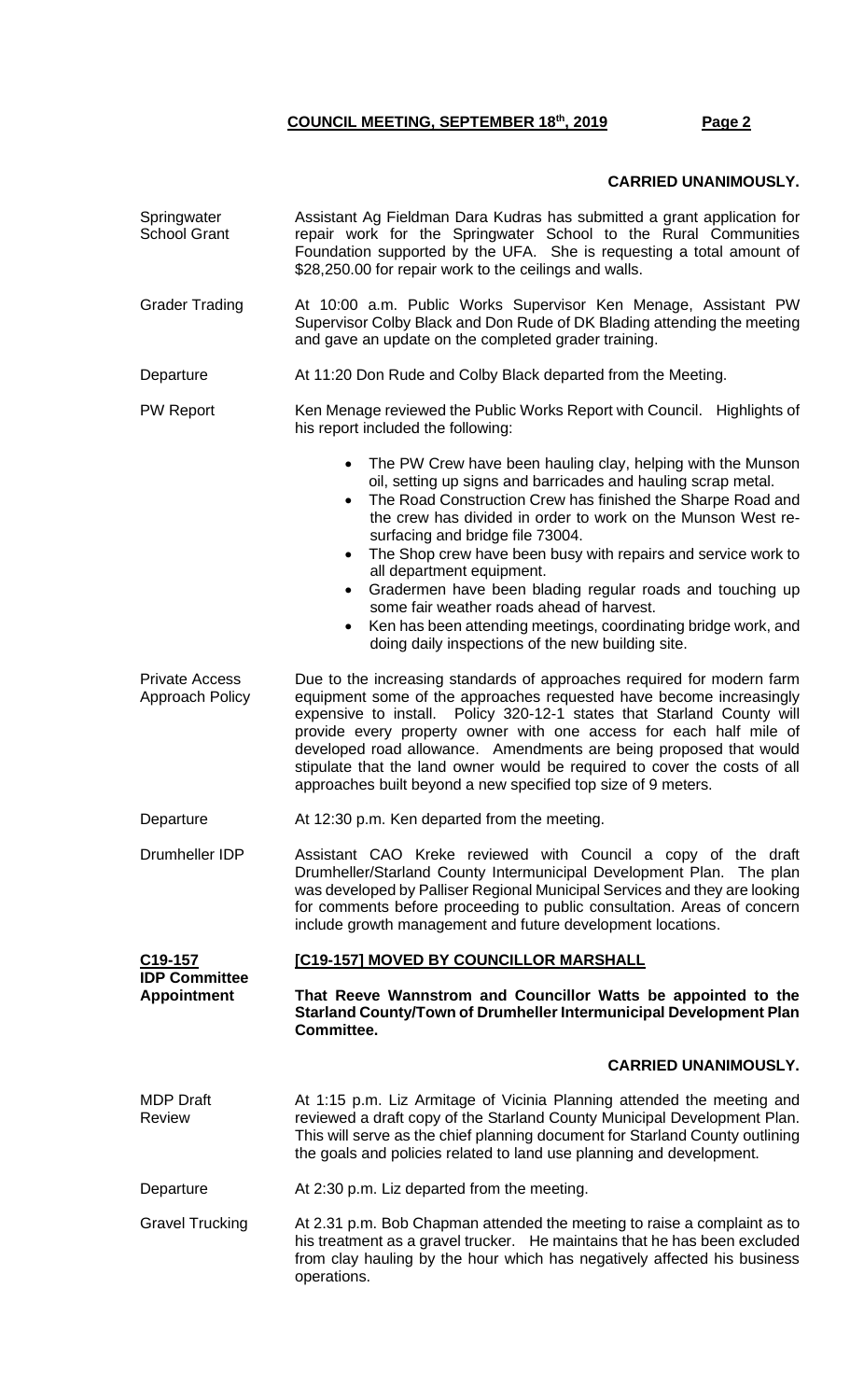| Departure                                                 | At 2:50 p.m. Bob Chapman departed from the meeting.                                                                                                                                                                                                                                                                                                                                                                                                                                                                                                                                                                                                                                                                         |  |  |
|-----------------------------------------------------------|-----------------------------------------------------------------------------------------------------------------------------------------------------------------------------------------------------------------------------------------------------------------------------------------------------------------------------------------------------------------------------------------------------------------------------------------------------------------------------------------------------------------------------------------------------------------------------------------------------------------------------------------------------------------------------------------------------------------------------|--|--|
| <b>Shallow Gas</b>                                        | The RMA issued a summary document describing the key issues covered<br>at their August 21 <sup>st</sup> meeting with the 15 affected municipalities regarding the<br>proposed reduction in Shallow Gas Well Assessments. A 35% tax<br>reduction for affected properties will be put in place this year which is to be<br>based on a forthcoming list of properties.                                                                                                                                                                                                                                                                                                                                                         |  |  |
| C19-158                                                   | [C19-158] MOVED BY DEPUTY REEVE SARGENT                                                                                                                                                                                                                                                                                                                                                                                                                                                                                                                                                                                                                                                                                     |  |  |
| <b>Shallow Gas</b><br><b>Taxation</b><br><b>Reduction</b> | that Pursuant to section 347 of the Municipal Government Act, for all<br>properties identified in the appendix - Summary of Tax Relief by<br>Company, attached to and forming part of the council minutes,<br><b>Council authorizes the:</b><br>Cancellation and/or refund of the 2019 property taxes paid or<br>owing so as to reduce by 35 per cent property taxes levied as<br>per section 353(2) of the Municipal Government Act, which<br>includes municipal property taxes, requisitions detailed in<br>section 326(1)(a) and 359(1)(2), as well as special taxes levied<br>under section 382(1) where the tax rate is based on the<br>assessment.<br>Cancellation and/or refund of tax penalties associated with the |  |  |
|                                                           | 2019 property taxes levied as per section 353(2) of the<br><b>Municipal Government Act.</b>                                                                                                                                                                                                                                                                                                                                                                                                                                                                                                                                                                                                                                 |  |  |
|                                                           | <b>MOTION CARRIED.</b>                                                                                                                                                                                                                                                                                                                                                                                                                                                                                                                                                                                                                                                                                                      |  |  |
| <b>Resolution</b>                                         | Assistant CAO Kreke has drafted a resolution for the Fall RMA Conference<br>which deals with the ability of municipalities to recover unpaid taxes from<br>solvent companies. Currently the Alberta Energy Regulator does not<br>specifically list municipal taxes as a reason for denying companies the right<br>to drill for oil and gas in Alberta. The resolution calls for this to be added<br>to the list which would ensure that municipalities have recourse to<br>companies choosing not to pay taxes.                                                                                                                                                                                                             |  |  |
| C <sub>19</sub> -159                                      | [C19-159] MOVED BY COUNCILLOR WANNSTROM                                                                                                                                                                                                                                                                                                                                                                                                                                                                                                                                                                                                                                                                                     |  |  |
| <b>Resolution-</b><br>Non payment                         | that Starland County pass a resolution on Municipal Recourse for<br>Solvent Companies Choosing Not to Pay Taxes asking the RMA to<br>lobby the Government of Alberta to direct the Alberta Energy<br>Regulator to add unpaid municipal taxes to the grounds for which a<br>company may be denied a licence to operate in the province of Alberta.                                                                                                                                                                                                                                                                                                                                                                           |  |  |
|                                                           | <b>CARRIED UNANIMOUSLY.</b>                                                                                                                                                                                                                                                                                                                                                                                                                                                                                                                                                                                                                                                                                                 |  |  |
| <b>Resolution support</b>                                 | Starland County has received requests from the County of Stettler to<br>support its resolution for the upcoming RMA Fall Conference which would<br>allow municipal Peace Officers to issue fines on single and two digit<br>highways. Additionally Wheatland County would like support for its<br>resolutions concerning funding for the replacement of waste transfer station<br>equipment and for the implementation of a producer responsibility recycling<br>program.                                                                                                                                                                                                                                                   |  |  |
| C19-160<br><b>Resolution-</b><br><b>Stettler</b>          | [C19-160] MOVED BY COUNCILLOR WATTS                                                                                                                                                                                                                                                                                                                                                                                                                                                                                                                                                                                                                                                                                         |  |  |
|                                                           | that Starland County support the County of Stettler resolution for<br>Community Peace Officer Authorization to Include 1 and 2 Digit<br>Primary Highways asking the RMA to lobby the Alberta Justice and<br>Solicitor General to work with the Royal Canadian Mounted Police, and<br>any other ministry necessary, to allow access for Community Peace<br>Officers to enforce the Traffic Safety Act and Regulation on Primary 1<br>or 2 digit Highways. This will allow access to Community Peace<br>Officers for proactive and preventative level of enforcement to<br>enhance the safety of the public on Alberta roadways.                                                                                              |  |  |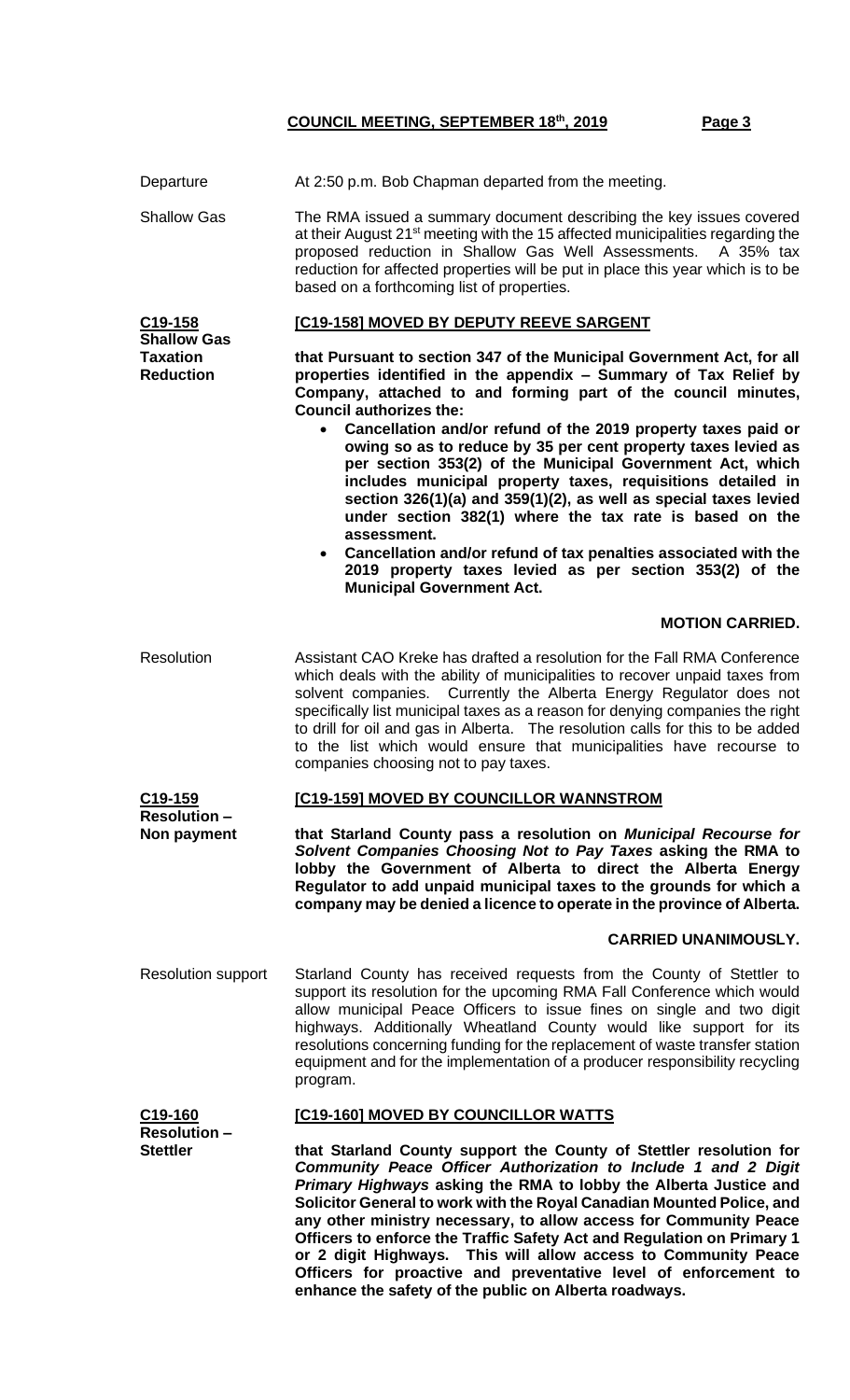#### **CARRIED UNANIMOUSLY.**

| C19-161<br><b>Resolution-</b><br>Wheatland           | [C19-161] MOVED BY COUNCILLOR WANNSTROM<br>that Starland County support Wheatland County's resolution to<br>Reinstate Waste Management Assistance Program for Transfer Site<br>Equipment Replacement asking the RMA to advocate for Alberta<br>Environment and Parks to reinstate a waste Management Assistance<br>Program to assist Regional Waste Management Authorities and<br>Municipalities in the replacement of obsolete equipment at transfer                                                                                                                                                                                                                                                                                                                                                                                                             |  |  |
|------------------------------------------------------|-------------------------------------------------------------------------------------------------------------------------------------------------------------------------------------------------------------------------------------------------------------------------------------------------------------------------------------------------------------------------------------------------------------------------------------------------------------------------------------------------------------------------------------------------------------------------------------------------------------------------------------------------------------------------------------------------------------------------------------------------------------------------------------------------------------------------------------------------------------------|--|--|
|                                                      | sites.                                                                                                                                                                                                                                                                                                                                                                                                                                                                                                                                                                                                                                                                                                                                                                                                                                                            |  |  |
|                                                      | <b>CARRIED UNANIMOUSLY.</b>                                                                                                                                                                                                                                                                                                                                                                                                                                                                                                                                                                                                                                                                                                                                                                                                                                       |  |  |
| C <sub>19-162</sub><br><b>Resolution-</b>            | [C19-162] MOVED BY COUNCILLOR REW                                                                                                                                                                                                                                                                                                                                                                                                                                                                                                                                                                                                                                                                                                                                                                                                                                 |  |  |
| Wheatland                                            | that Starland County support Wheatland County's resolution to<br>Advocate for Provincial Extended Producer Responsibility<br>Regulations asking that the RMA join the advocacy campaign to<br>encourage the Province of Alberta to implement Extended Producer<br><b>Responsibility regulations.</b>                                                                                                                                                                                                                                                                                                                                                                                                                                                                                                                                                              |  |  |
|                                                      | <b>MOTION CARRIED.</b>                                                                                                                                                                                                                                                                                                                                                                                                                                                                                                                                                                                                                                                                                                                                                                                                                                            |  |  |
| C19-163                                              | [C19-163] MOVED BY COUNCILLOR MARSHALL                                                                                                                                                                                                                                                                                                                                                                                                                                                                                                                                                                                                                                                                                                                                                                                                                            |  |  |
| Organizational<br><b>Meeting Date</b>                | that Starland County hold its annual Organizational Meeting on<br>October 23 <sup>rd</sup> , 2019 commencing at 9:00 a.m. at the main Administration<br>Office in Morrin, AB.                                                                                                                                                                                                                                                                                                                                                                                                                                                                                                                                                                                                                                                                                     |  |  |
|                                                      | <b>CARRIED UNANIMOUSLY.</b>                                                                                                                                                                                                                                                                                                                                                                                                                                                                                                                                                                                                                                                                                                                                                                                                                                       |  |  |
| C <sub>19</sub> -164                                 | [C19-164] MOVED BY DEPUTY REEVE SARGENT                                                                                                                                                                                                                                                                                                                                                                                                                                                                                                                                                                                                                                                                                                                                                                                                                           |  |  |
| <b>RMA Conference</b>                                | that all Councillors as well as designated staff be authorized to attend<br>the Rural Municipalities of Alberta fall conference in Edmonton from<br>November 13th to 15th and that registration and expenses be paid.                                                                                                                                                                                                                                                                                                                                                                                                                                                                                                                                                                                                                                             |  |  |
|                                                      | <b>CARRIED UNANIMOUSLY.</b>                                                                                                                                                                                                                                                                                                                                                                                                                                                                                                                                                                                                                                                                                                                                                                                                                                       |  |  |
| <b>RMA Bulletin:</b><br><b>Blue Ribbon</b><br>Report | The RMA has released its analysis of the Provincial Government's Blue<br>Ribbon Panel Report on the province's finances. The analysis covers the<br>implications for municipalities of the report which benchmarked Alberta<br>provincial spending to the other 3 largest provinces.                                                                                                                                                                                                                                                                                                                                                                                                                                                                                                                                                                              |  |  |
| <b>MS Report</b>                                     | CAO Bremer reviewed the MS report with Council. Highlights include the<br>following:                                                                                                                                                                                                                                                                                                                                                                                                                                                                                                                                                                                                                                                                                                                                                                              |  |  |
|                                                      | The Recreation Crew has completed most of the work to the<br>riparian outlet pipe at McLaren Dam. They are still awaiting a<br>coupler to complete the replacement of the suction line that was<br>previously damaged. Work on reclamation of the electrical line<br>and re-establishing the new sites has also commenced.<br>Aura Power has made application for the Fox Coulee solar<br>٠<br>project which will be reviewed at the next MPC meeting. Glen<br>has had several discussions with the applicant as well as the<br>neighbouring landowners over the development.<br>Glen continues to work on the Morrin/Starland Generator Project<br>$\bullet$<br>with the installation of the unit and all the electrical work required.<br>The Village of Morrin is also undertaking a fire pump<br>replacement in the station which has caused the scope of the |  |  |

building.

project to expand including much of the electrical services in the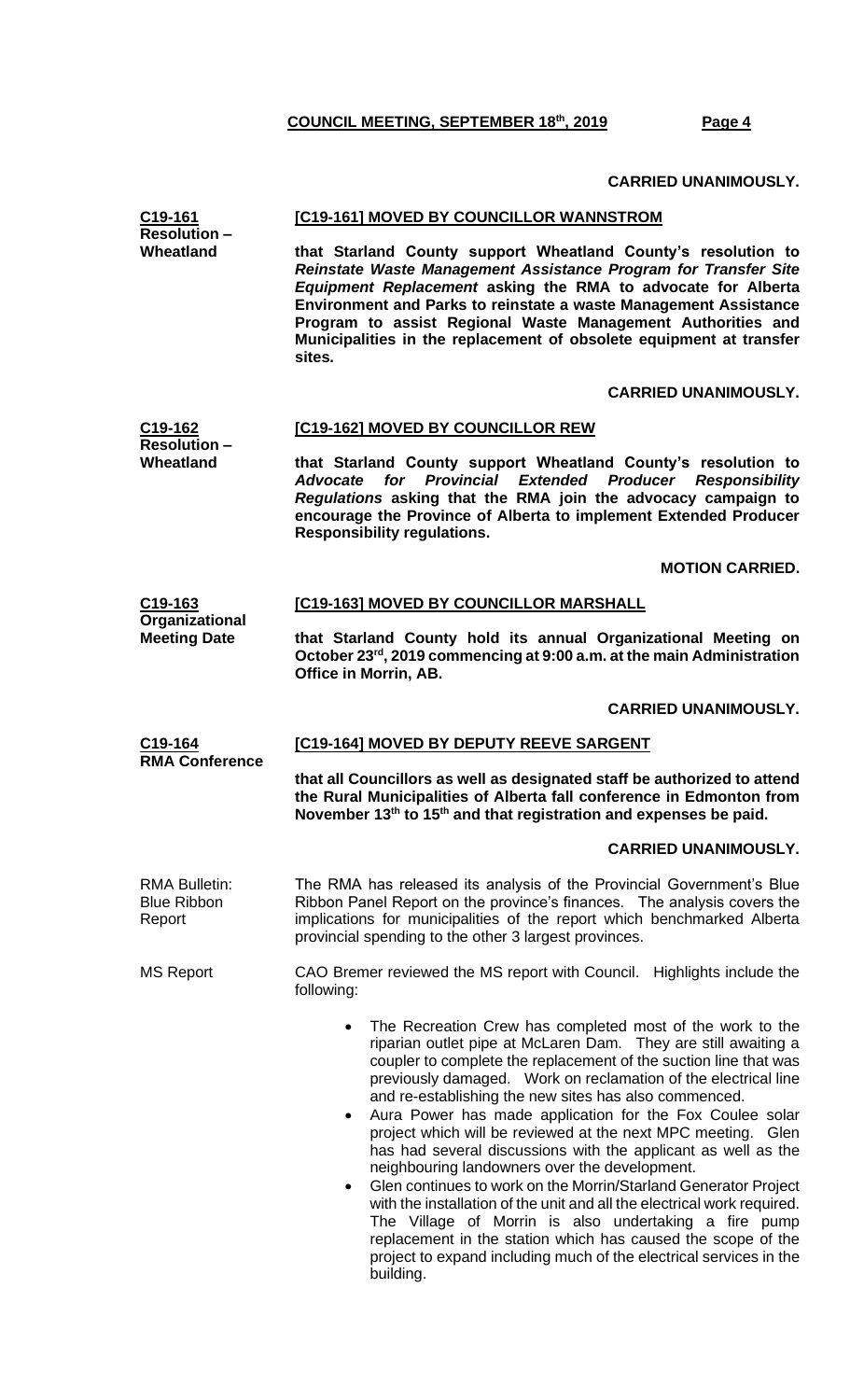| Council<br>Committees     | All Councillors present reported briefly on the committees to which they are<br>appointed.                                                                                                                                                                                                                                                                                                                                                                                                                                                                                                                                                                                                                                                                                                                                                                                                        |                                                                                                                                                                                                                                                                                                                                                                          |                                                                                                                                                                                                                                                                                                                    |  |  |
|---------------------------|---------------------------------------------------------------------------------------------------------------------------------------------------------------------------------------------------------------------------------------------------------------------------------------------------------------------------------------------------------------------------------------------------------------------------------------------------------------------------------------------------------------------------------------------------------------------------------------------------------------------------------------------------------------------------------------------------------------------------------------------------------------------------------------------------------------------------------------------------------------------------------------------------|--------------------------------------------------------------------------------------------------------------------------------------------------------------------------------------------------------------------------------------------------------------------------------------------------------------------------------------------------------------------------|--------------------------------------------------------------------------------------------------------------------------------------------------------------------------------------------------------------------------------------------------------------------------------------------------------------------|--|--|
| Council<br>Communications | <b>Council Communications:</b>                                                                                                                                                                                                                                                                                                                                                                                                                                                                                                                                                                                                                                                                                                                                                                                                                                                                    |                                                                                                                                                                                                                                                                                                                                                                          |                                                                                                                                                                                                                                                                                                                    |  |  |
|                           | i)<br>Canadian Badlands re: Tourism Development Conference 2020<br>ii)<br>Palliser Regional Municipal Services re: Engagement of J.R.<br><b>McDonald &amp; Associates</b><br>Marigold Library System re: 2020 Budget Estimates & Newsletters<br>iii)<br><b>Rural Municipalities of Alberta</b><br>iv)<br>Contact Newsletter (3 Issues)                                                                                                                                                                                                                                                                                                                                                                                                                                                                                                                                                            |                                                                                                                                                                                                                                                                                                                                                                          |                                                                                                                                                                                                                                                                                                                    |  |  |
| Accounts                  | Accounts - see prior motion.                                                                                                                                                                                                                                                                                                                                                                                                                                                                                                                                                                                                                                                                                                                                                                                                                                                                      |                                                                                                                                                                                                                                                                                                                                                                          |                                                                                                                                                                                                                                                                                                                    |  |  |
|                           | <b>LAPP</b><br>RECEIVER GENERAL OF CANADA<br>TELUS COMMUNICATIONS INC.                                                                                                                                                                                                                                                                                                                                                                                                                                                                                                                                                                                                                                                                                                                                                                                                                            | CK# 49568<br>CK# 49569<br>CK# 49570                                                                                                                                                                                                                                                                                                                                      | 24,952.19<br>73,676.19<br>342.89                                                                                                                                                                                                                                                                                   |  |  |
|                           | <b>Sub-Total:</b>                                                                                                                                                                                                                                                                                                                                                                                                                                                                                                                                                                                                                                                                                                                                                                                                                                                                                 | \$                                                                                                                                                                                                                                                                                                                                                                       | 98,971.27                                                                                                                                                                                                                                                                                                          |  |  |
|                           | RIEP, GLEN                                                                                                                                                                                                                                                                                                                                                                                                                                                                                                                                                                                                                                                                                                                                                                                                                                                                                        | CK# 49571                                                                                                                                                                                                                                                                                                                                                                | 600.00                                                                                                                                                                                                                                                                                                             |  |  |
|                           | <b>Sub-Total:</b>                                                                                                                                                                                                                                                                                                                                                                                                                                                                                                                                                                                                                                                                                                                                                                                                                                                                                 |                                                                                                                                                                                                                                                                                                                                                                          | \$<br>600.00                                                                                                                                                                                                                                                                                                       |  |  |
|                           | M.W.C. TRUCKING LTD.<br>HODGE BROTHERS TRUCKING LTD.<br><b>HODGE, ROGER</b><br><b>LAPP</b><br>PRIMROSE, BRAD<br>RECEIVER GENERAL OF CANADA<br>ROBMAC ENTERPRISES LTD.<br>SUN LIFE ASSURANCE COMPANY                                                                                                                                                                                                                                                                                                                                                                                                                                                                                                                                                                                                                                                                                               | CK# 49572<br>CK# 49573<br>CK# 49574<br>CK# 49575<br>CK# 49576<br>CK# 49577<br>CK# 49578<br>CK# 49579                                                                                                                                                                                                                                                                     | 16,544.32<br>40,102.97<br>17,927.03<br>24,952.19<br>17,049.39<br>58,153.40<br>4,941.91<br>19,995.13                                                                                                                                                                                                                |  |  |
|                           | <b>Sub-Total:</b>                                                                                                                                                                                                                                                                                                                                                                                                                                                                                                                                                                                                                                                                                                                                                                                                                                                                                 | \$                                                                                                                                                                                                                                                                                                                                                                       | 199,666.34                                                                                                                                                                                                                                                                                                         |  |  |
|                           | A.H. GRADER SERVICE LTD.<br>A.P.I. ALARM INC.<br>ADAMS INDUSTRIAL SUPPLIES INC.<br>AIR LIQUIDE CANADA INC.<br>ALBERTA ASSOCIATION OF CPO<br>ALBERTA GOVERNMENT SERVICES<br>ALBERTA ONE-CALL CORPORATION<br><b>ALBERTA ROADBUILDERS</b><br>ATB FINANCIAL MASTERCARD<br>ATCO STRUCTURES & LOGISTICS LTD. CK# 49589<br><b>AUTO VALUE PARTS - DRUMHELLER</b><br><b>BIG COUNTRY GAS CO-OP</b><br>C & R CEMETERY WORKS LTD.<br><b>RECEIVER GENERAL</b><br><b>CANADIAN TIRE #439</b><br>CHRIST THE REDEEMER C.S.R.D #3<br><b>CINTAS CANADA LIMITED</b><br><b>COLES, SHARON J</b><br><b>COLLICUTT ENERGY</b><br>COUNTY OF WETASKIWIN NO 10<br><b>CW CLEANING/CANDACE WILLIAMS</b><br>DIGITEX CANADA INC.<br>DRUMHELLER SOLID WASTE<br><b>EAGLE BUILDERS LP</b><br>EAST CENTRAL GAS CO-OP LTD.<br><b>FCSS</b><br>FOURLANE FORD SALES LTD.<br><b>FRESON BROS DRUMHELLER</b><br><b>FRONTIER CONSTRUCTION</b> | CK# 49580<br>CK# 49581<br>CK# 49582<br>CK# 49583<br>CK# 49584<br>CK# 49585<br>CK# 49586<br>CK# 49587<br>CK# 49588<br>CK# 49590<br>CK# 49591<br>CK# 49592<br>CK# 49593<br>CK# 49594<br>CK# 49595<br>CK# 49596<br>CK# 49597<br>CK# 49598<br>CK# 49599<br>CK# 49600<br>CK# 49601<br>CK# 49602<br>CK# 49603<br>CK# 49604<br>CK# 49605<br>CK# 49606<br>CK# 49607<br>CK# 49608 | 17,934.00<br>220.50<br>466.41<br>493.52<br>105.00<br>197.00<br>69.30<br>126.00<br>1,971.86<br>10,316.25<br>3,125.10<br>224.78<br>800.00<br>150.00<br>62.98<br>4,018.48<br>323.56<br>426.36<br>86,541.00<br>150.00<br>175.00<br>487.93<br>694.38<br>12,416.25<br>150.68<br>346.00<br>66.41<br>1,179.89<br>35,777.48 |  |  |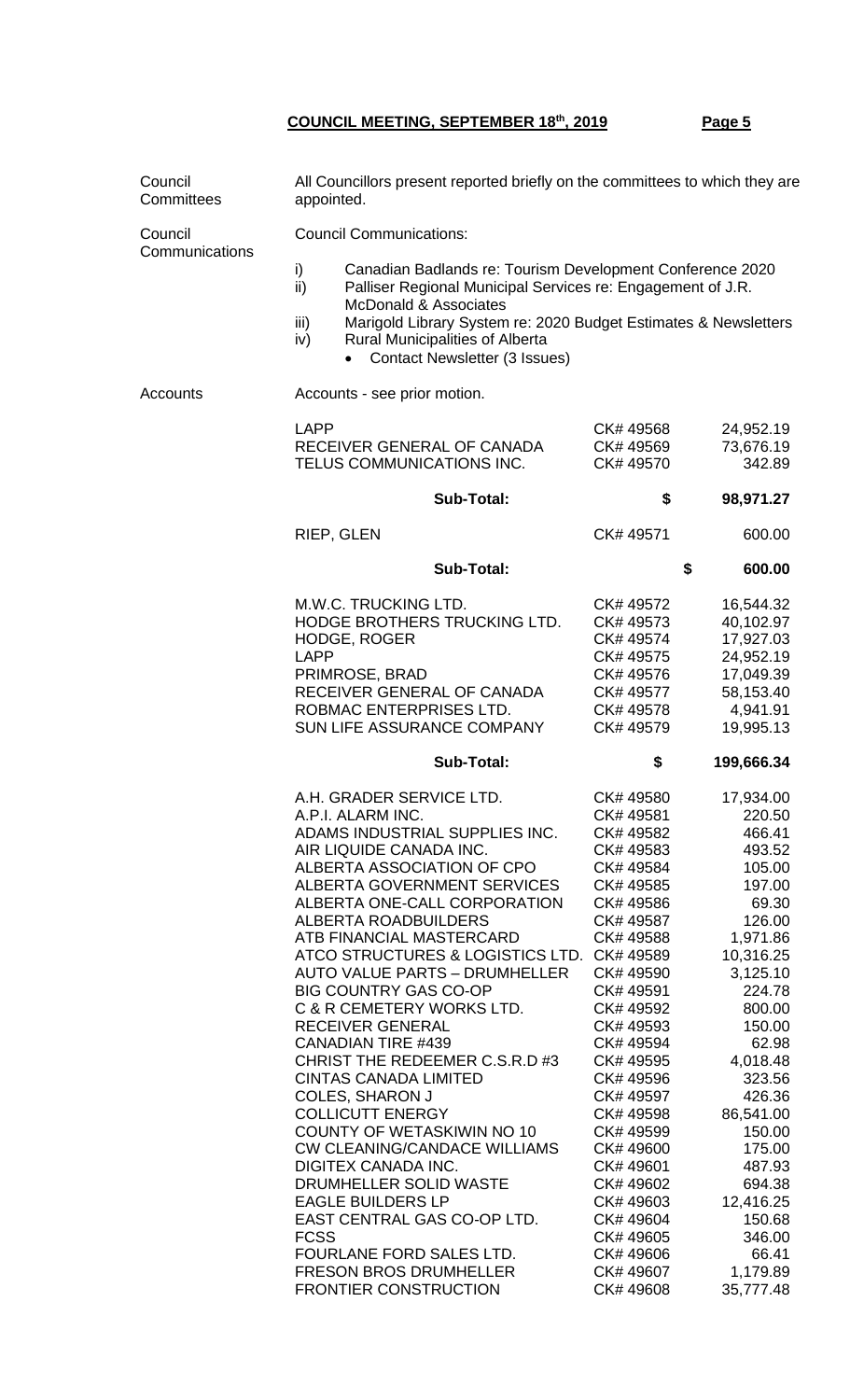| <b>GARRY'S WELDING AND SUPPLIES</b><br>GLOVER INTERNATIONAL TRUCKS LTD. CK# 49610<br><b>GOVERNMENT OF ALBERTA</b><br>HAMELIN, EDITH<br>HENRY KROEGER REGIONAL WATER<br>HI-WAY 9 EXPRESS LTD.<br><b>KUDRAS, DARA</b><br>KUHL TUF WEAR LTD. | CK# 49609<br>CK# 49611<br>CK# 49612<br>CK# 49613<br>CK# 49614<br>CK# 49615<br>CK# 49616 | 3,289.26<br>97.41<br>241.50<br>142.80<br>9,448.20<br>498.76<br>166.93<br>641.58 |
|-------------------------------------------------------------------------------------------------------------------------------------------------------------------------------------------------------------------------------------------|-----------------------------------------------------------------------------------------|---------------------------------------------------------------------------------|
| <b>LEGACY MONUMENTS</b>                                                                                                                                                                                                                   | CK# 49617                                                                               | 525.00                                                                          |
| LN LAND DEVELOPMENT TECH                                                                                                                                                                                                                  | CK# 49618                                                                               | 1,908.55                                                                        |
| <b>LOOMIS EXPRESS</b>                                                                                                                                                                                                                     | CK# 49619                                                                               | 211.45                                                                          |
| MARSHALL, MURRAY                                                                                                                                                                                                                          | CK# 49620                                                                               | 300.12                                                                          |
| <b>MORRIN FOODS</b><br>MPE ENGINEERING LTD.                                                                                                                                                                                               | CK# 49621<br>CK# 49622                                                                  | 330.10<br>4,664.94                                                              |
| NEU MUEHL HUTTERIAN BRETHREN                                                                                                                                                                                                              | CK# 49623                                                                               | 250.00                                                                          |
| NEW WEST FREIGHTLINER INC-RD                                                                                                                                                                                                              | CK# 49624                                                                               | 9.08                                                                            |
| <b>OLD MACDONALD KENNELS</b>                                                                                                                                                                                                              | CK# 49625                                                                               | 589.05                                                                          |
| PENTAGON FARM CENTRE LTD.                                                                                                                                                                                                                 | CK# 49626                                                                               | 46.64                                                                           |
| PETERSON AUTO BODY LTD.                                                                                                                                                                                                                   | CK# 49627                                                                               | 326.79                                                                          |
| <b>PETTY CASH</b>                                                                                                                                                                                                                         | CK# 49628                                                                               | 147.59                                                                          |
| PUROLATOR INC.                                                                                                                                                                                                                            | CK# 49629                                                                               | 54.26                                                                           |
| REDCLIFF STAKE & LATH (1995) LTD.                                                                                                                                                                                                         | CK# 49630                                                                               | 3,260.25                                                                        |
| RIEP, GLEN                                                                                                                                                                                                                                | CK# 49631                                                                               | 1,582.11                                                                        |
| <b>RMA FUEL</b><br>ROADATA SERVICES LTD.                                                                                                                                                                                                  | CK# 49632<br>CK# 49633                                                                  | 48,176.45<br>157.50                                                             |
| ROCKY MOUNTAIN PHOENIX                                                                                                                                                                                                                    | CK# 49634                                                                               | 10,831.80                                                                       |
| ROWE, DIANA                                                                                                                                                                                                                               | CK# 49635                                                                               | 200.00                                                                          |
| ROWELL, WAYNE R.                                                                                                                                                                                                                          | CK# 49636                                                                               | 100.00                                                                          |
| 1858097 ALBERTA LTD.                                                                                                                                                                                                                      | CK# 49637                                                                               | 223.13                                                                          |
| <b>SARGENT, ROBERT</b>                                                                                                                                                                                                                    | CK# 49638                                                                               | 129.79                                                                          |
| <b>SHARPE, GEORGE &amp; HEATHER</b>                                                                                                                                                                                                       | CK# 49639                                                                               | 50.00                                                                           |
| SHAW GMC CHEVROLET BUICK LTD.                                                                                                                                                                                                             | CK# 49640                                                                               | 438.30                                                                          |
| SHRED-IT INTERNATIONAL ULC                                                                                                                                                                                                                | CK# 49641                                                                               | 251.23                                                                          |
| STETTLER TELEPHONE ANSWERING                                                                                                                                                                                                              | CK# 49642                                                                               | 367.50                                                                          |
| STEWART, KIM                                                                                                                                                                                                                              | CK# 49643                                                                               | 125.00                                                                          |
| STONE BLUE ENTERPRISES INC.<br><b>SUN LIFE ASSURANCE COMPANY</b>                                                                                                                                                                          | CK# 49644<br>CK# 49645                                                                  | 251.76<br>160.65                                                                |
| TELUS COMMUNICATIONS INC.                                                                                                                                                                                                                 | CK# 49646                                                                               | 1,266.96                                                                        |
| TELUS MOBILITY INC.                                                                                                                                                                                                                       | CK# 49647                                                                               | 1,281.97                                                                        |
| THE CANADIAN PAYROLL ASSOC                                                                                                                                                                                                                | CK# 49648                                                                               | 288.75                                                                          |
| THE DRUMHELLER MAIL                                                                                                                                                                                                                       | CK# 49649                                                                               | 6,547.23                                                                        |
| <b>TOWN OF DRUMHELLER</b>                                                                                                                                                                                                                 | CK# 49650                                                                               | 2,064.86                                                                        |
| <b>TOWN OF STETTLER</b>                                                                                                                                                                                                                   | CK# 49651                                                                               | 68.25                                                                           |
| TRINUS TECHNOLOGIES INC.                                                                                                                                                                                                                  | CK# 49652                                                                               | 3,329.34                                                                        |
| <b>TROCHU MOTORS LTD.</b>                                                                                                                                                                                                                 | CK# 49653                                                                               | 258.79                                                                          |
| <b>VILLAGE OF DELIA</b>                                                                                                                                                                                                                   | CK# 49654                                                                               | 217.00                                                                          |
| <b>VILLAGE OF MORRIN</b>                                                                                                                                                                                                                  | CK# 49655                                                                               | 250.10                                                                          |
| <b>WANNSTROM, STEVE</b><br>WASTE MANAGEMENT OF CANADA                                                                                                                                                                                     | CK# 49656<br>CK# 49657                                                                  | 1,343.55<br>78.60                                                               |
| <b>WATER PURE &amp; SIMPLE</b>                                                                                                                                                                                                            | CK# 49658                                                                               | 81.00                                                                           |
| <b>WATTS, JACKIE</b>                                                                                                                                                                                                                      | CK# 49659                                                                               | 1,438.66                                                                        |
| WESTVIEW CO-OPERATIVE ASSN LTD.                                                                                                                                                                                                           | CK# 49660                                                                               | 519.52                                                                          |
| WILD ROSE ASSESSMENT SERVICE                                                                                                                                                                                                              | CK# 49661                                                                               | 9,187.50                                                                        |
| <b>WOLSELEY WATERWORKS</b>                                                                                                                                                                                                                | CK# 49662                                                                               | 573.11                                                                          |
| <b>Sub-Total:</b>                                                                                                                                                                                                                         | \$                                                                                      | 298,006.79                                                                      |
| <b>RMA TRADE</b>                                                                                                                                                                                                                          | CK# 49663                                                                               | 79,474.67                                                                       |
| <b>Sub-Total:</b>                                                                                                                                                                                                                         | \$                                                                                      | 79,474.67                                                                       |
| <b>COLES, SHARON J</b>                                                                                                                                                                                                                    | CK# 49664                                                                               | 526.36                                                                          |
| <b>Sub-Total:</b>                                                                                                                                                                                                                         |                                                                                         | \$<br>526.36                                                                    |